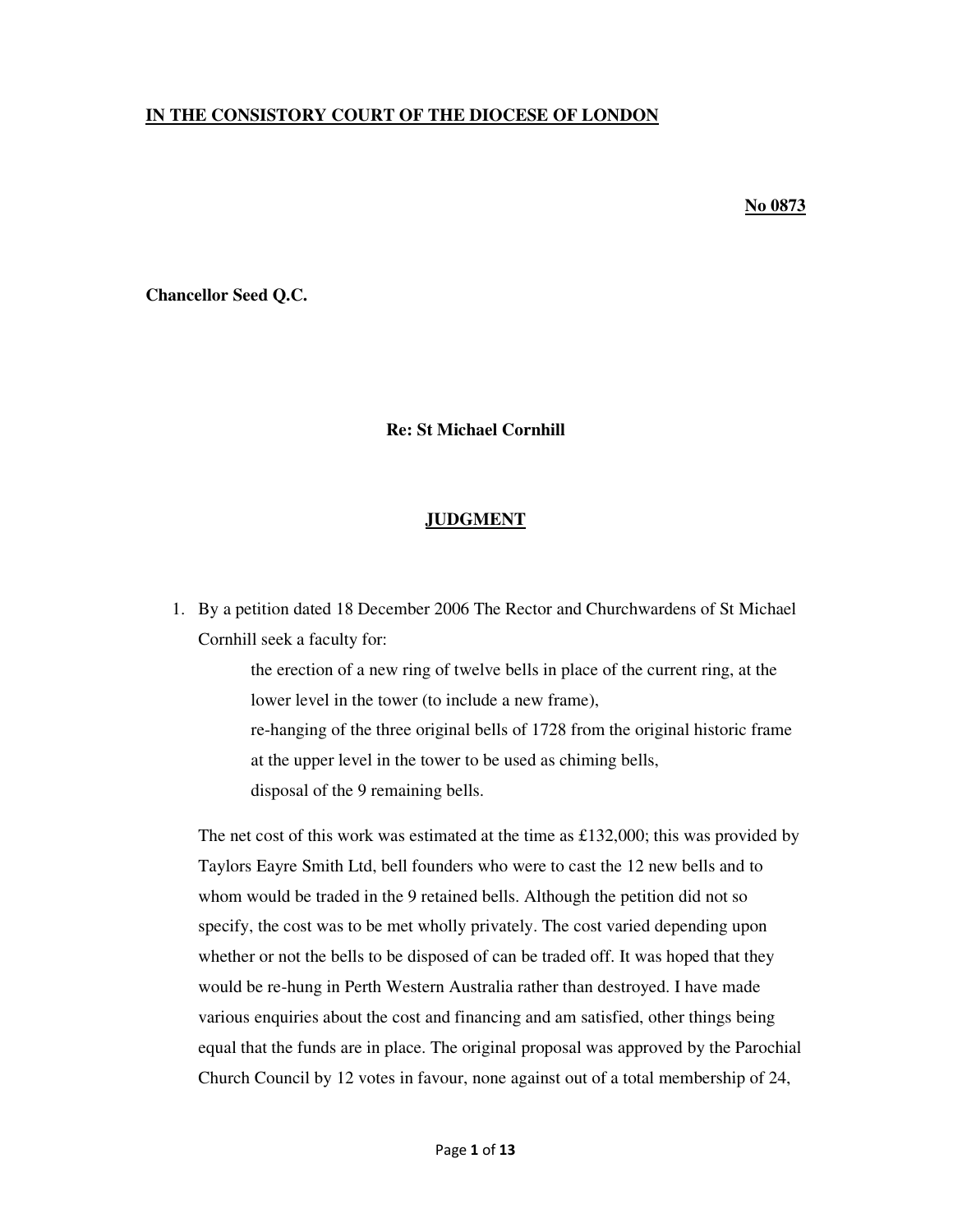in April 2006. I note that this is represents only half of the Council which originally caused me some concern.

- 2. The proposals in the petition represented a change from those originally put forward by the PCC; the modifications having been brought about by provisos to the first DAC certificate and concerns raised by the Council for the Care of Churches. I have decided not to set out all the details of the original proposals and the modifications and the technical considerations; suffice it to say that at the preliminary stage the Petitioners consulted the appropriate authorities and modified their proposals in the light of the views and recommendations of the DAC and the CCC. The Council for the Care of Churches, however, ultimately recommended the retention of all 12 bells rather than just the original 3, although they accepted that the bells should be re-hung in a new frame of a different design. English Heritage were also consulted and, although aware of the views of the Council for the Care of Churches, nevertheless had no objections to the proposals, nor did the Victorian Society and I have been mindful of the English Heritage publication Bells and Bell frames: Guidelines for consultation, which was published during the course of my deliberations on this case. I should also add that the Department of Planning and Transportation of the Corporation of the City of London (the local planning authority whose consent would have been needed if it were not for the ecclesiastical exemption from the need for listed building consent) was consulted and had no objection either. The Ancient Society of College Youths (the body responsible for the ringing of the bells at this and many other City churches as well as St Paul's Cathedral) also passed a resolution "by a huge majority" in support of these proposals on 11 July 2006.
- 3. The reasons given by the petitioners for these proposals are that the current bells were considered not to be of good tonal quality. The bells are described as a mixed lot from seven different casting periods between 1728 and 1968. A private donor had offered to pay for new bells so the church could have a new ring with true harmonic tuning. The Statement of Need explained further, that because the different castings span a 230 year period, the bells do not blend tonally and I shall return to this in due course. It was also said that the bells had long been considered too big for the tower, resulting in more tower movement than is conducive for good ringing and even though they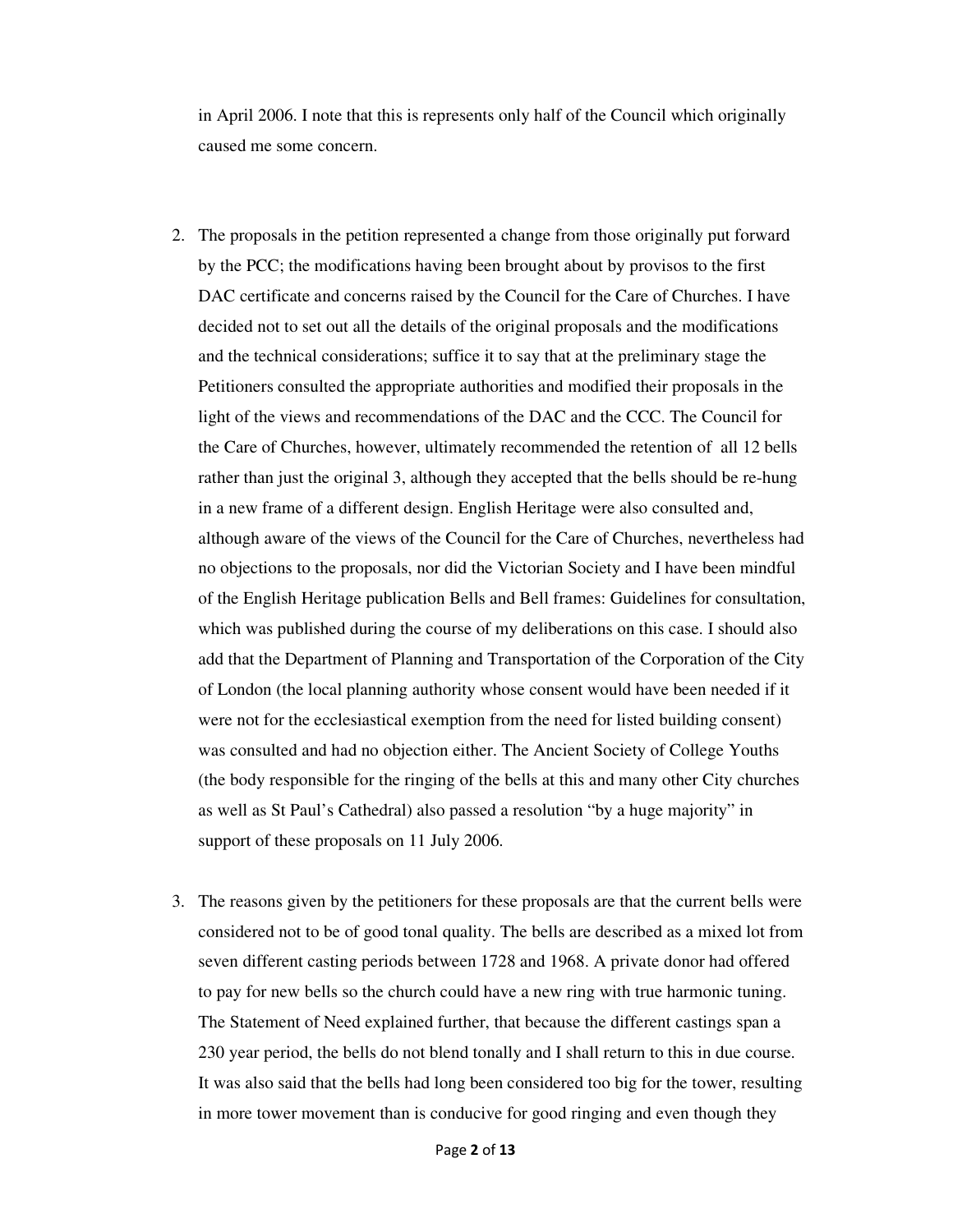were re-hung in a new cast iron frame it is said that it remains very difficult for ordinary ringers to cope with them. Details of measurements of size, weight, tone etc of the existing bells are set out in considerable detail in a Note dated 8 February 2006 from the Central Council of church Bell Ringers, prepared by Mr Windsor, in addition there is an Analysis of Bell Tuning dated 1 August 2006 by W. A. Hibbert which is a very detailed and comprehensive document.

- 4. It was therefore proposed that there should be a new ring cast to the best harmonic tuning standard which would resolve the question of the poor tonal blend and the new bells would be slightly lighter in weight which would reduce the tower movement by two thirds which will also make them easier to ring. A detailed specification for this new ring was prepared by Taylor Fayre & Smith of Loughborough dated 20 April 2006 and I do not set those details out here.
- 5. Objections were received in response to general citation from the following:

Alan Hughes, of West Wickham, Kent, a director of the Whitechapel Bell Foundry;

Martin Sankey, of Sevenoaks, Kent, a past master of the Worshipful Company of Drapers who are the patrons of the living of St Michael Cornhill; J.R.B. Saunders, of Bedford, a bell ringer and a member of the London County Association of Church Bell ringers;

The Worshipful Company of Founders, of Cloth Fair London EC1; Christopher J Cooper, of Hythe, Kent, a bell ringer, former casual attendee at divine service but mainly "hidden agendas" as he described his objection; Philip Chalk, of Hurstbourne Priors, Whitchurch, Hampshire, a former ringer and churchwarden at St Michael's;

Anthony W J Appleton, of Woodbury Salterton, Exeter, a former member of the Ancient Society of College Youths and former bell ringer at St Michael's; Noel J Diserens, of Wallingford, Oxfrdshire, a member of the Ancient Society of college Youths and "camapanologist of 60 years experience"; The Reverend Roger Fry, of Wells, Somerset a former bell ringer;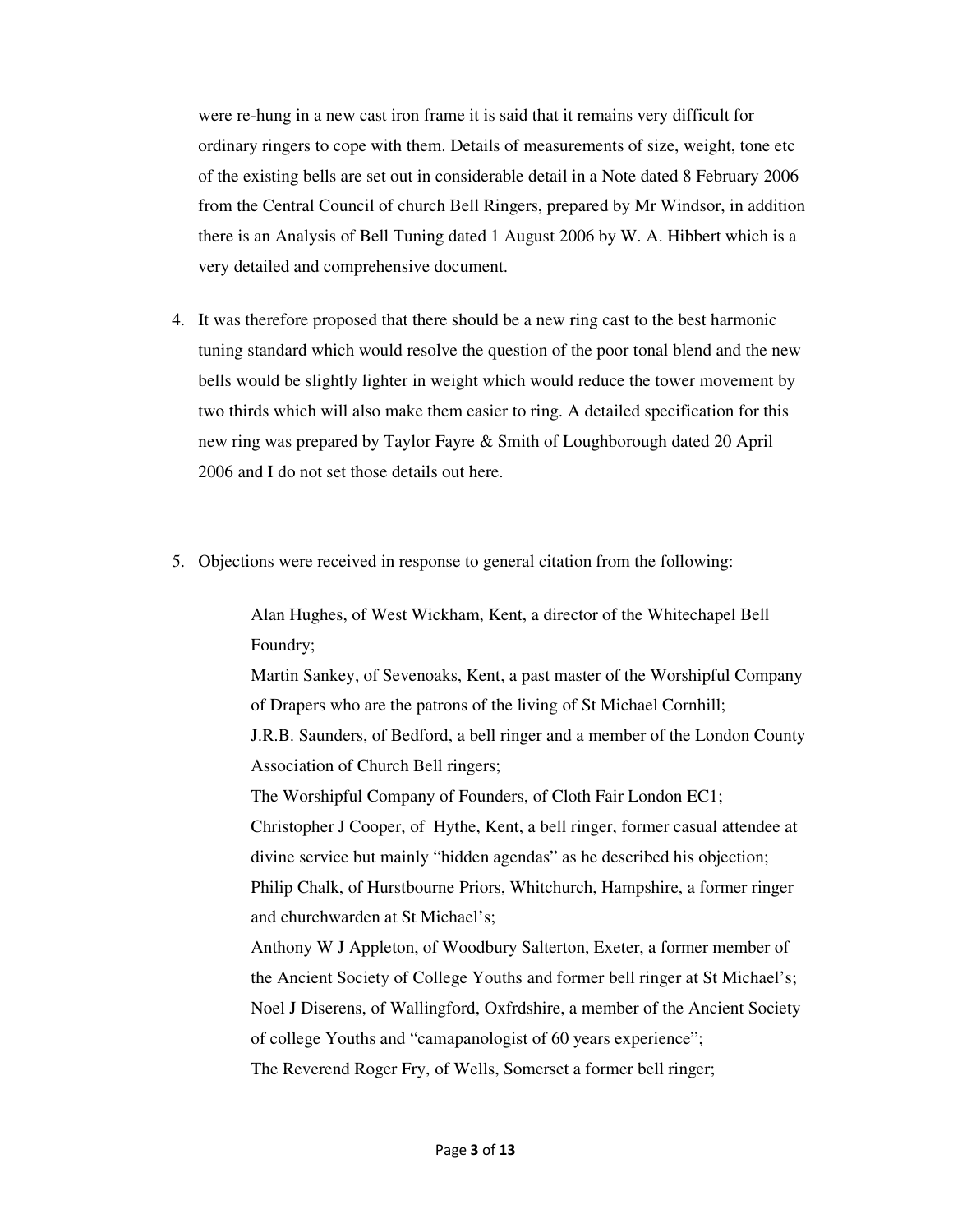John Gipson, of Royston, Hertfordshire, a member of the Ancient Society of College Youths;

Rear Admiral Michael Harris, of Whitchurch, Hampshire a member of the Ancient Society of College Youths and former clerk to the Worshipful Company of Clothworkers;

Graham Hayward, of Coventry, a former London bell ringer who has rung at St Michael's;

Sir Nicholas Jackson, of London W2, a past master of the Worshipful Company of Drapers and former member of the PCC of St Michael's;

Dr Christopher Johnson, of Cambridge, a member of the Ancient Society of College Youths;

Lord Luke, whose locus I could not ascertain, but who wrote in support of the clerk of the Drapers' Company (which company as I shall explain in due course was not objecting to the proposals;

Michael P Moreton, of South Croydon, a past master of the Ancient Society of College Youths and weekday ringer at St Michael's;

Martin Neville, of Stroud, Gloucestershire, a past master of the Drapers Company and worshipper at St Michael's;

Robert Strick, of Midhurst, West Sussex, a former clerk of the Drapers Company and member of the PCC of St Michael's;

D. Paul Smith, using the address of Phillip Chalk above, but resident in Malaysia, a former member of the Ancient Society of College Youths and ringer at St Michael's.

6. There was also one objector, Mr E J Hearn of High Wycombe, who had no direct or active connection with St Michael Cornhill, who elected to become a Party Opponent but subsequently withdrew. At that point I gave the opportunity for a properly qualified objector with some current direct connection to the church to become a party opponent. Two objectors sought to become parties opponent but having reviewed their interest, I was satisfied that they did not qualify to be joined under rule 16 of the Faculty Jurisdiction rules and I so ruled in August last year. I further determined in that situation that I would determine the case on the submitted papers: a) because they contained sufficient (if not an excess) of material for me so to do and b) because I discerned from some of the remarks in the letters of objection that there were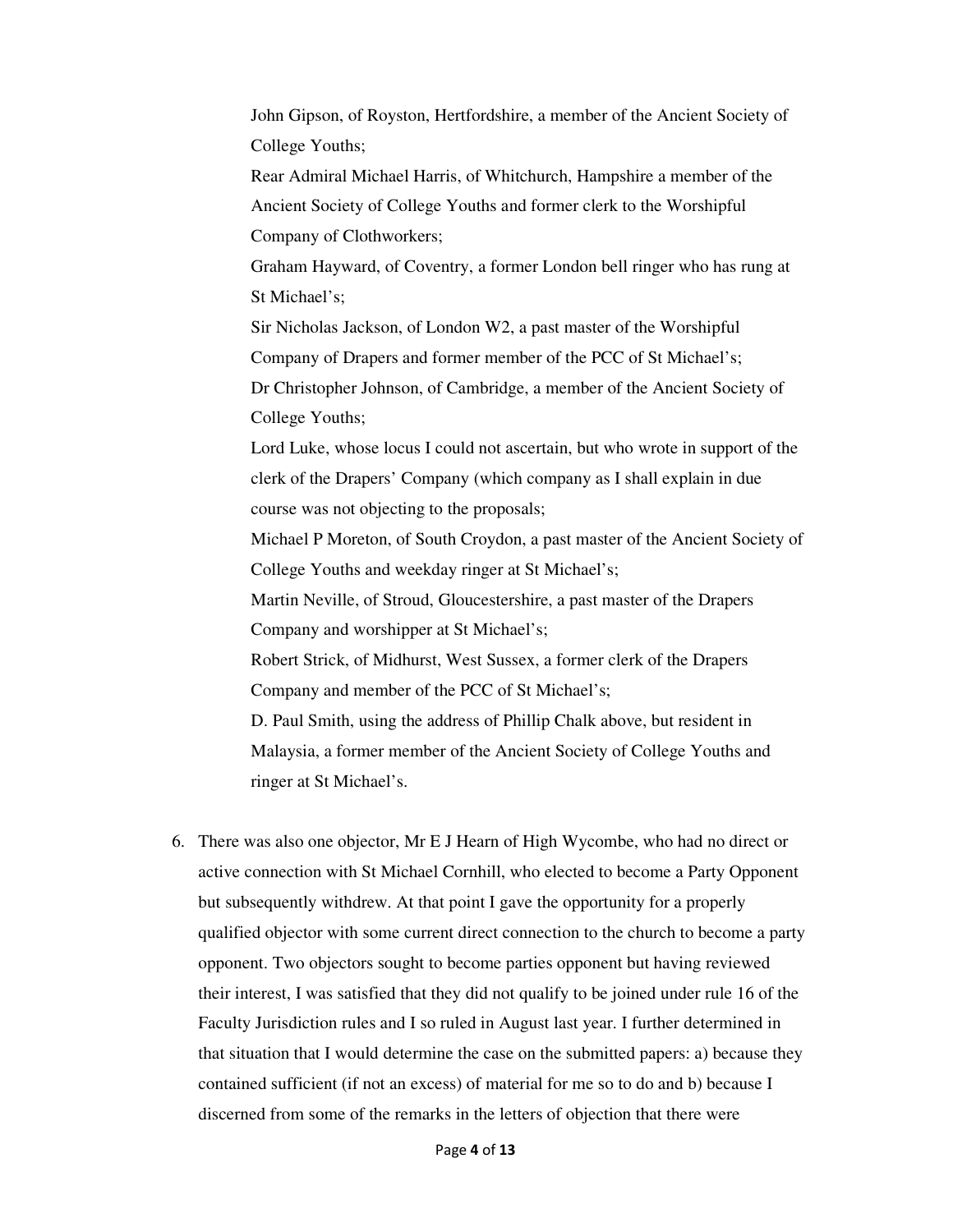irrelevant personal issues and undercurrents being brought to bear and there were ulterior motives in certain quarters for wanting a hearing to raise matters not necessarily connected with the bells.

- 7. The Drapers' Company did not have a formal view, although the clerk stated that the company was not persuaded that there are strong engineering or technical reasons for replacing the current ring of bells. I remind myself at this stage, and will restate this in due course, that the test I must apply is not whether there are strong reasons for allowing the works, but whether the balance, having considered the evidence as a whole, is in favour of the proposal. Given this official position adopted by the Drapers Company, who as I have said are the patrons of the living, I treated all those objectors who prayed in aid their past or present connection with the Drapers Company as acting as individuals and not as representatives of the Company.
- 8. The case for the proposals was very technical indeed, as was the case against, but because of the emotive and nuanced nature of many of the objections, few of which concentrated solely on the technical issues and avoided the emotional or personal, the case against, whilst it undoubtedly existed was harder to evaluate. I therefore asked the Registrar if somebody with appropriate technical skills, but not directly involved in the case, could look at all the submissions to assist in focussing my attention. I was quite happy for such a person to express an opinion on the proposals, but on the clear understanding that the final decision would be mine and mine alone and this person's opinion would just be one of the many factors I would take into account, giving it such weight as I thought appropriate in the light of all the other evidence and what the parties said about this opinion. I should make it clear it was made available to all parties to comment on and I have taken all comments received into account.
- 9. The person who performed this task was Mr Robert Cooles, Bells Adviser to the Diocese of Southwark who also consulted his counterpart in the Diocese of Chelmsford. It is an unfortunate fact of this case that the London Diocesan Bells Adviser is the Inspecting Architect of the church in question. Mr Cooles produced a helpful and thorough review of the papers in the case, dated 19 February 2009. He came down in favour of the proposals, but as I have indicated I have not allowed that to influence my decision, although I have taken it into account, as I have all views that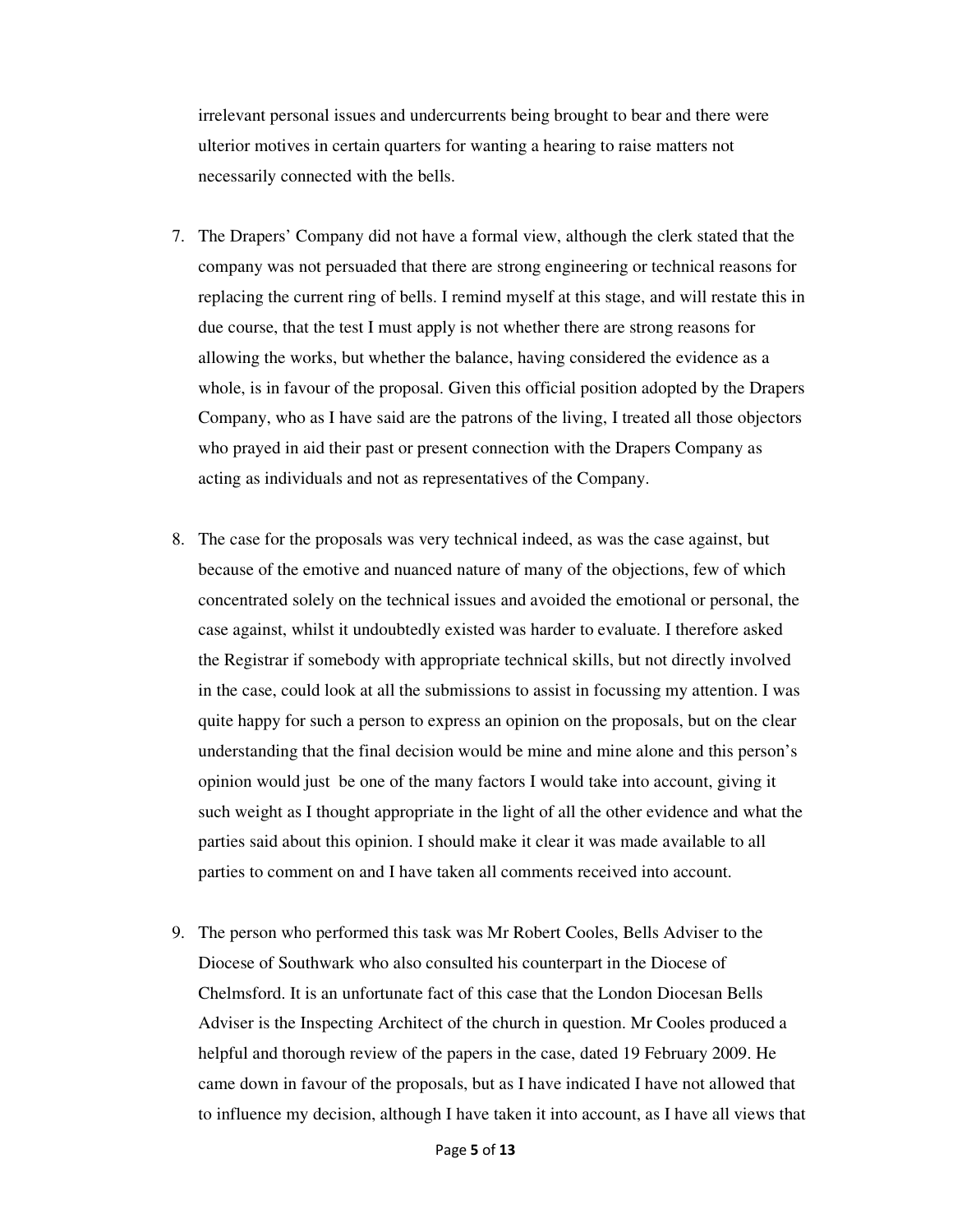have been expressed; rather I used his review as I way of revisiting all the submissions myself and analysing what I found.

- 10. Needless to say, on receipt of Mr Cooles' review, those who were opposed remained opposed and denounced it and I have taken what they have said into account. It is also the case that during the long time that it has taken me to determine this case, Taylors Eayre & Smith went into liquidation. This was on  $18<sup>th</sup>$  September 2009, although I did not hear of it right away and it was just I was finishing my final review of all the evidence and preparing to make a decision and start writing my judgement for the first time.
- 11. In the event, by the time I found out about it and queried matters, a bid from a consortium had been accepted and trading would continue as John Taylor & Co, Bell Founders Loughborough. This was in October of last year when it also emerged that Mr Cooles was to be the company secretary of this new company. He immediately declared this interest but this was some eight months after he had written his review for me and having carefully considered the matter I do not think it undermines his review – or indeed his conclusion, which as I have indicated is not something I have allowed to influence me in reaching my conclusion.
- 12. As must by now be clear, this case has been fraught with difficulties on every front and at every stage. Originally I was proposing to set out my analysis and findings in detail, but after many months of reading and writing and rewriting, I decided that that was neither helpful or necessary as all the relevant detailed papers are readily available and I thought it would be better to set out my findings and conclusions more simply, without setting out everything that is in the many pages of submissions, save in summary form. I shall set out a summary of the points made in objection in a moment but I shall make some limited specific observations first.
- 13. Several of the objections contained intemperate language and made all sorts of unsubstantiated allegations. Christopher Cooper's was particularly bizarre and mostly unhelpful, but the Incumbent's response to it did not help matters either. Alan Hughes made detailed and technical objections that are well informed, as one would expect; but I have to bear in mind that he is a director of the Whitechapel Bell Foundry who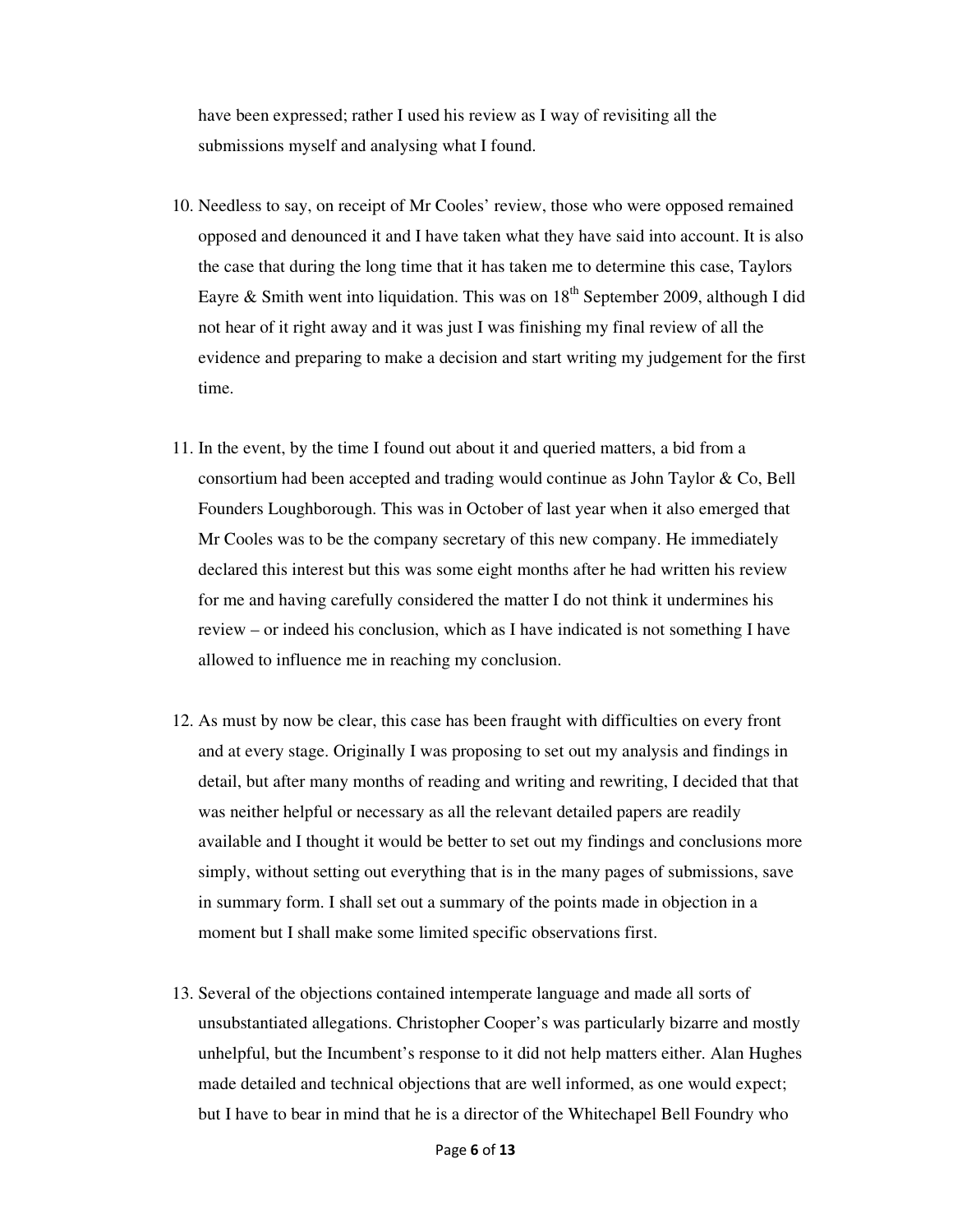cast the original bells and have done the various re-castings over the centuries and who have a financial interest in the outcome of this case. D Paul Smith produces a "review document" as though he were an expert witness rather than an objector and it is a detailed and technical case against the proposals. However, some of the language is emotive and disparaging of the carefully set out technical documents provided by accredited experts in the relevant fields in support of the proposals. He disagrees in detail with each statement and much of the technical detail in the documents submitted by the technicians in support of the proposals and relies on his own expertise as an engineer and former bell ringer to support his position.

- 14. Mr Smith, as with most of the other objectors who have submitted technical objections, prays in aid his former, and they, their current membership of the Ancient Society of College Youths. However, against that I must set the fact that the proposals before me were specifically considered by The Ancient Society of College Youths who passed a resolution "by a huge majority" in support of these proposals on 11 July 2006; so these objectors can only be speaking as individuals and the majority view of their society, the principal bell ringing body in the City of London, is at odds with theirs.
- 15. The principal salient points of objection are as follows:
	- a) **The Loss of the only old style ring in the city of London**. I do not go into the technicalities of this as they are fully set out in the papers. This is relied on by Mr Smith, amongst others, but he does not go into any great detail other than the hum, saying how subjective the issue is and then firmly stating his preference for "old style" over new. Mr Chalk also refers to the question of hum and expresses his preference for old over new style but also frankly admits he has no professional knowledge of the casting or tuning of bells. Mr Hughes also discusses hum and does go into some technical detail and mentions the minimal amount of retuning his firm did in 1960. Others, while asserting that this is the only "old style" ring left in the City demonstrate no real understanding or expertise on the subject of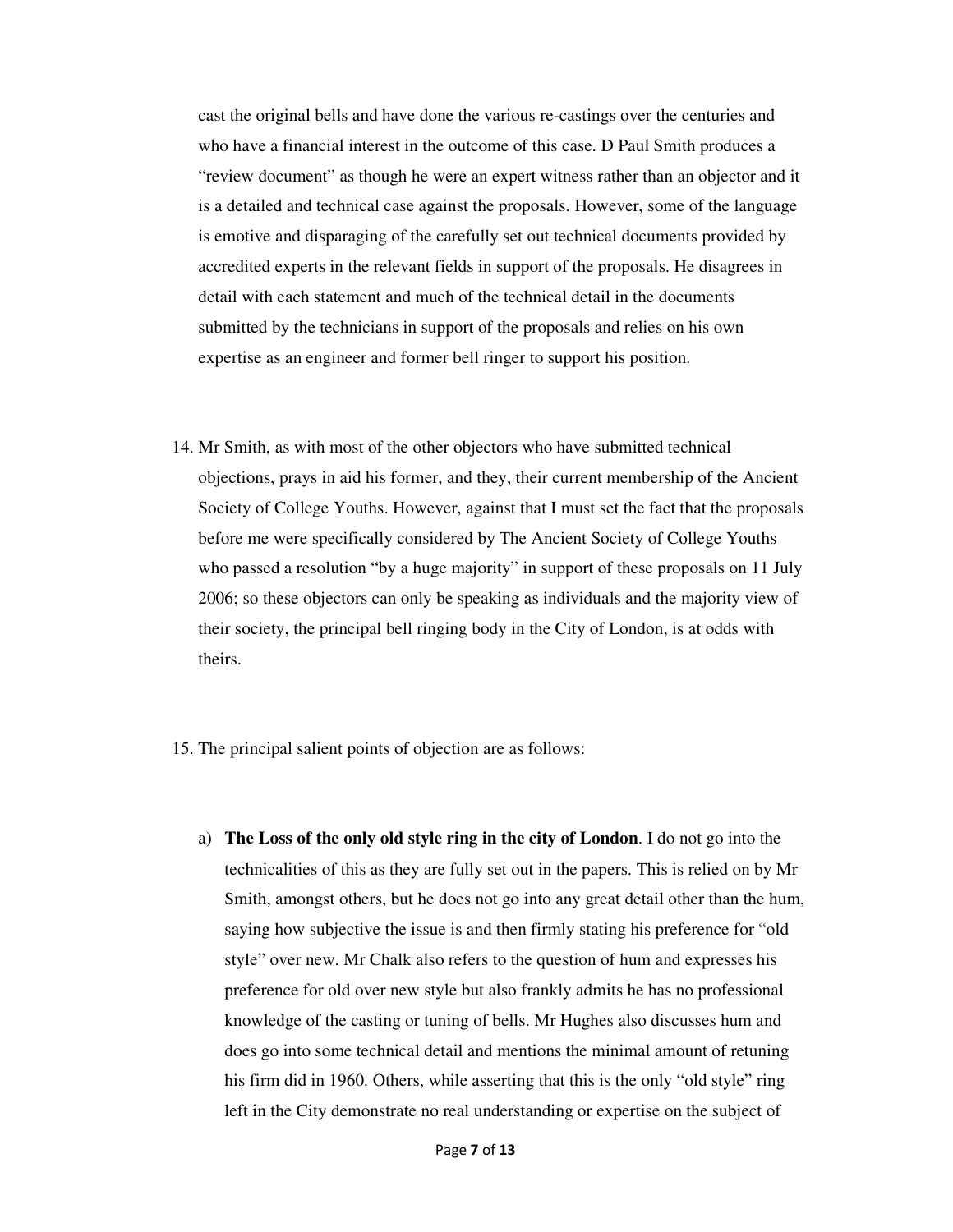old versus new. The point is that prior to a form of tuning advocated by Canon Simpson in the late nineteenth/early twentieth century, bells were cast to strike a true note of good tone without any great concern as to whether the subsidiary notes were in tune with each other or the strike note, or necessarily to any exacting degree, with other bells in the ring. Where is "new style" is concerned with harmonic accuracy. There appears to be no precise agreement about how "old style" tuning is defined, other than that the bells have not been tuned in accordance with true harmonic tuning as was advocated by Canon Simpson. It appears that old style tuning is rather like describing an elephant – you know it when you hear it. None of the objectors explores this issue in the same detail or to the same degree as do Taylor Eayre & Smith and Mr Hibbert.

- b) Linked to that objection is: **the destruction of an historic ring.** Most objectors rely on the fact that this is the first or oldest ring of 12 bells in the City of London.
- c) **The present bells are not difficult to ring/the go is satisfactory.** All of the objectors who have experience of bell ringing either assert that the current bells are not difficult to ring or with the appropriate expertise or experience, they are not difficult to ring and are not too heavy for their purpose as claimed by the Petitioners and their bell ringers.
- d) **The movement/oscillation of the tower is within acceptable parameters**. This is despite detailed evidence adduced by the Petitioners to the contrary.
- e) **The cost of the proposals cannot be justified or the money could be better spent elsewhere.** Only a minority of the objectors made this point but I do not consider it devoid of merit.
- f) **The original bells in the tower were originally cast by the Whitechapel Bell Foundry and all subsequent recasting, tuning and associated works had been**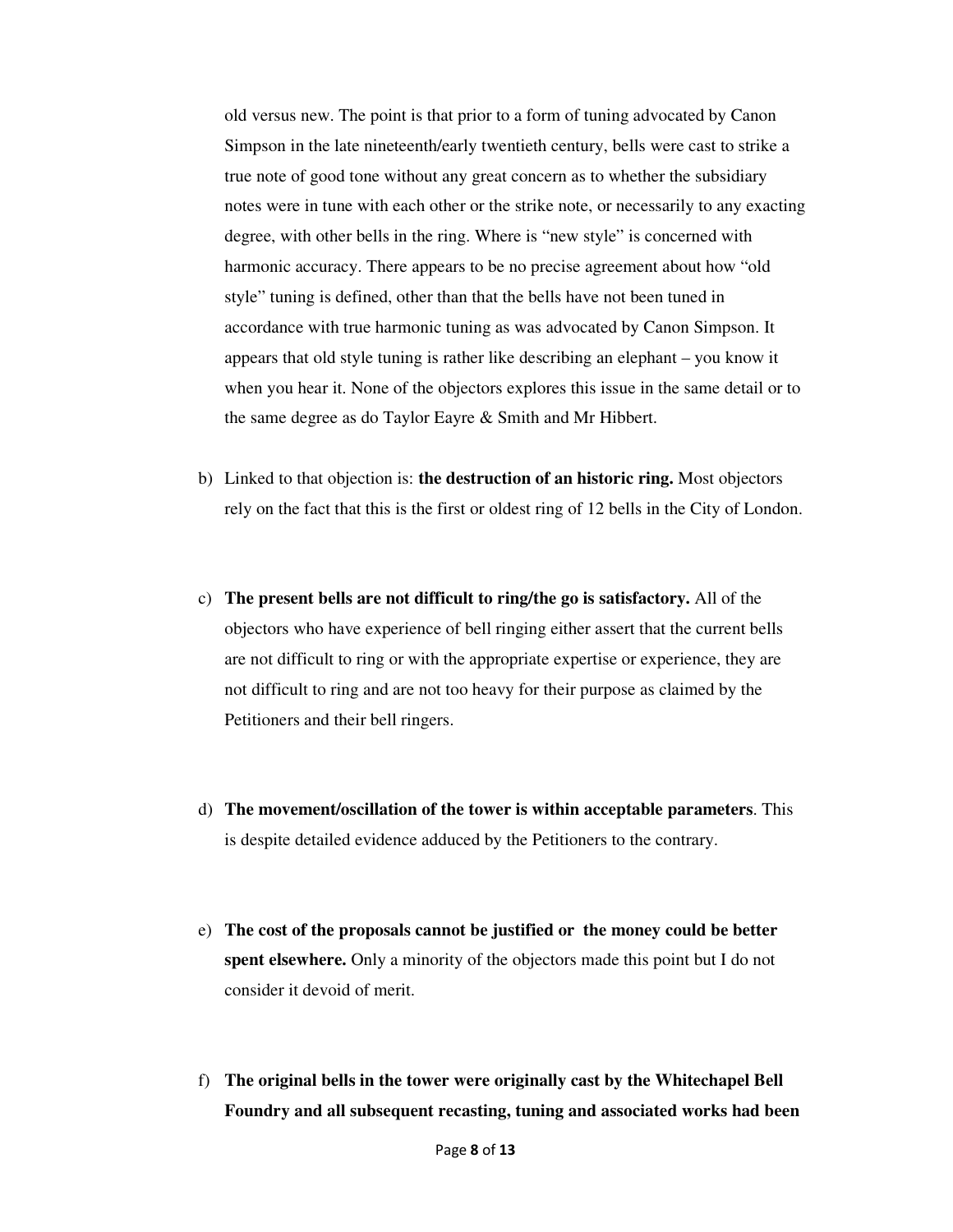**undertaken there.** Some objectors thought it inappropriate to break this historic connection.

- 16. I start from the premise that the burden of proof that a faculty should be granted rests upon the petitioners and they should satisfy me of their case for these proposals on the balance of probabilities. The Petitioners themselves, on behalf of their PCC and their bell ringers wish to have "new ring" of twelve bells which will be more harmonic and which they consider will sound better and be easier to ring, have less effect on the tower and they have the means to pay for it and they wish the work to be done by another foundry than that which has hitherto provided the bells for this tower. Have they established that I should allow them to do this?
- 17. **Old style ring.** The petitioners and their bell ringers are entitled to have their views taken into account. I accept that opinions are sharply divided and that "old style" rings have been progressively replaced by new style. I must take into account, in my judgment, that this is because there is a preponderance of opinion, including some devotees of the old style, that the new style is musically superior. I do not express a view about that, but in light of the significant technical evidence, in particular Mr Hibbert's analysis of the tuning, in support of the petitioners' proposals and the "enthusiastic support" therefor from the Ancient Society of College Youths, I consider that the weight of the available evidence is in favour of the proposal. I then examined the objectors' evidence to see if there was anything there that would defeat the petitioners' evidence on the balance of probabilities.
- 18. The only objection that came anywhere near, was that of Mr Hughes who made submissions on this question that were far more detailed and probative than any other objector. However, Mr Hughes's evidence on this and other aspects of the case, to which I will refer in due course, was very significantly undermined. This is because, when the petitioners first began to invite quotations for these proposals Mr Hughes submitted quotations in 2004 and 2005 for providing a new ring on behalf of the Whitechapel Bell Foundry Ltd. These quotations are in evidence before me and there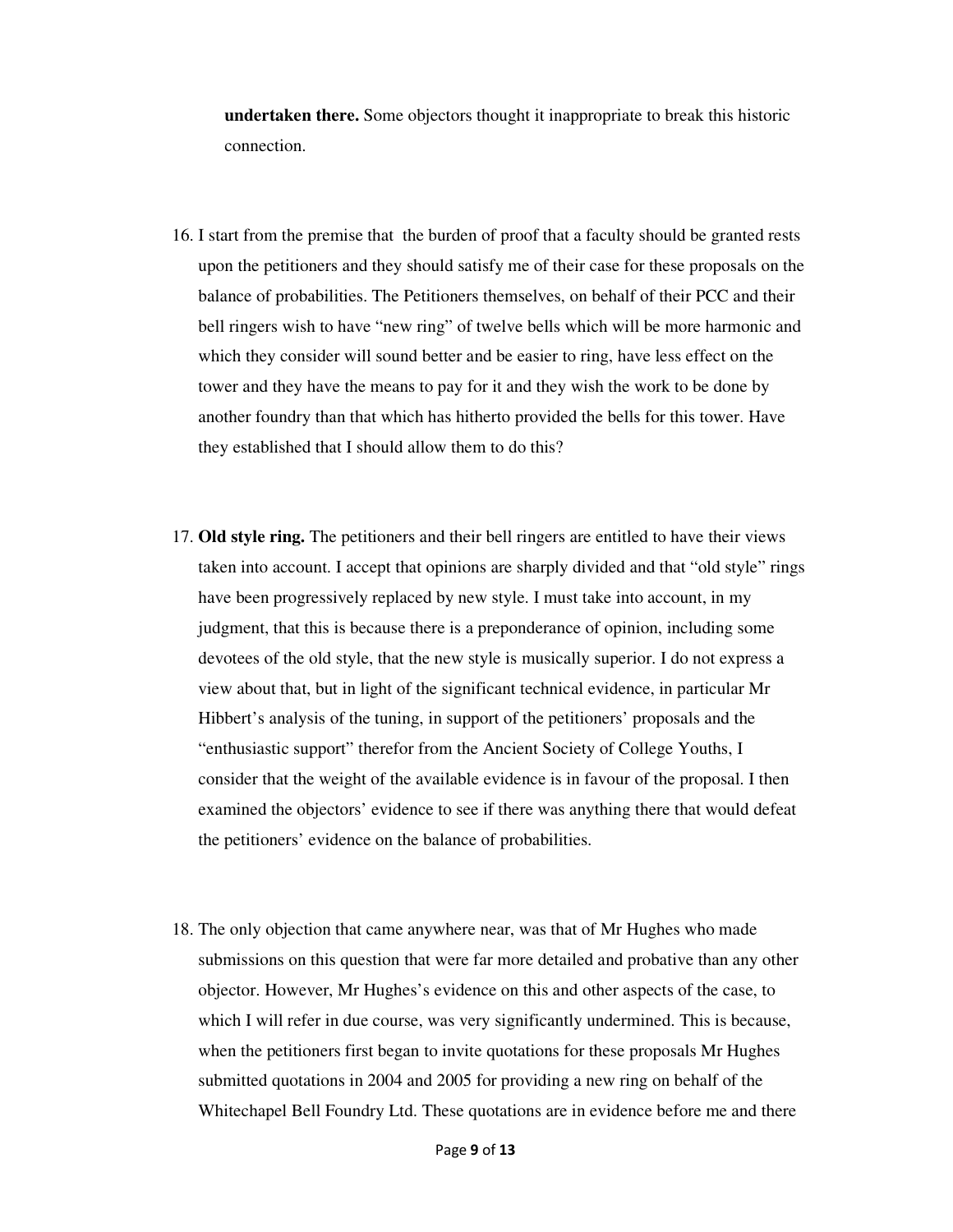is no suggestion of objection to a new ring being provided for this tower. Mr Hughes only objected after the contract was awarded to Taylors Eayre & Smith. In any event I preferred the detailed and cogent submission of Mr Hibbert on this point and I find that the Petitioners have made out their case in this respect.

- 19. I also gave separate consideration on this point to the submission that this is the only "old style" ring left in the City. If, as I have accepted, the aesthetic and musical case is made out for a "new style" ring it would not be right in my judgment,t and it would infringe the rights of the petitioners and those whom they represent to say that because others have been allowed to have new rings and "old style" is in short supply, these petitioners must suffer the disadvantages that I accept there are, by having to retain their existing bells. Furthermore, I do not accept that this is the only old style ring left in the city. There is evidence before me that St Sepulchre without Newgate has an old style ring of 12 bells with more of the original bells left in the ring than there are at St Michael's. St Paul's cathedral although its ring is one of nineteenth century bells, is in fact an "old style" ring, as is the 1735 ring in Southwark Cathedral, which of course is not in the City of London but is within the vicinity and so it cannot be said that St Michael's bells are the only surviving example in that locality. Furthermore, they are not the same ring as they originally were as they have been subject to many re-castings, which I will deal with shortly and there was also retuning, albeit described as limited by Mr Hughes, as part of a recasting in 1960; so the old style ring of these bells, although not eliminated has, in my judgment been compromised.
- 20. The complaint that this is **the destruction of an historic ring** is, in my judgment, ill founded. The original peal of twelve bells cast by the Whitechapel Bell Foundry was hung in 1728. However, there have been many re-castings of individual bells since then, in fact some, including the tenor, were deemed to be of poor quality soon after installation and were replaced in 1738. The  $8<sup>th</sup>$  was replaced in 1740 two trebles in 1746 and the  $5<sup>th</sup>$  and the tenor again in 1795. So within seventy years of the installation only three of the original bells were still in existence and it is proposed that these should be retained, although not as part of the ring but as chiming bells.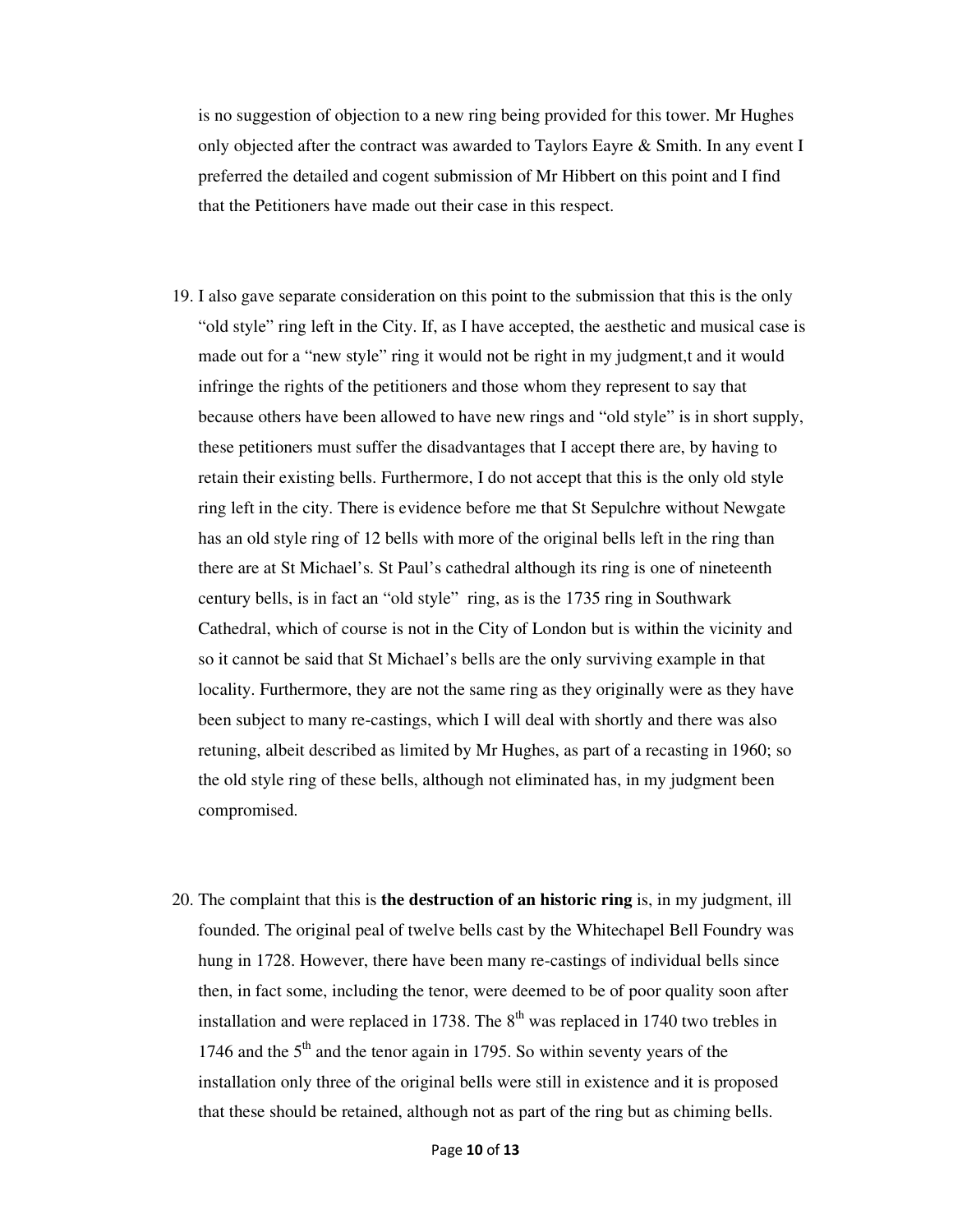Nevertheless it means that such bells as are original are being retained and not destroyed or even sold to be hung elsewhere.

- 21. Since 1795 there were re-castings in 1910 and 1960 when, as I have mentioned, there was some retuning and a new bell frame was installed and in 1968. Insofar as it can be said that this is an historic ring dating from 1728, the only original bells from that date are to be retained and I do not consider that there is any real merit in this objection, which is more emotional than real and I find that the petitioners' case is fully made out in this respect. In this, as with the previous point of objection, I am mindful of the fact that if it were not for the ecclesiastical exemption, it would be for the Corporation of London as the local planning authority, to determine such conservation and heritage issues and the Corporation's Department of Planning and Transportation has no objection to these proposals.
- 22. **The difficulty of ringing the bells.** This is well attested to by those who ring them and their views receive technical support in Mr Windsor's report. He gives considerable technical detail on this and on tower movement. The material from the objectors consists mainly of unsubstantiated opinion and assertion, and certainly nothing approaching the detailed analysis provided by Mr Windsor. I accordingly find that the petitioners have made out their case in this respect as well.
- 23. **Tower Displacement**. This issue is clearly set out by Mr Windsor in considerable detail in his addendum of 10 July 2006. According to criteria accepted since the early nineteenth century the displacement produced by the present ring (1.61mm northsouth and 1.99mm east-west) is greater than the 1.55mm recommended. The new ring (.57mnm north-south and .57mm east west) is well within the recommendation. Such objectors as deal with this issue do not dispute Mr Windsor's measurements but assert that the current displacement is within acceptable parameters. I am unconvinced by that and I accept Mr Windsor's careful and thorough evidence on this subject. It follows that in my judgment the petitioners have made out their case on this issue as well.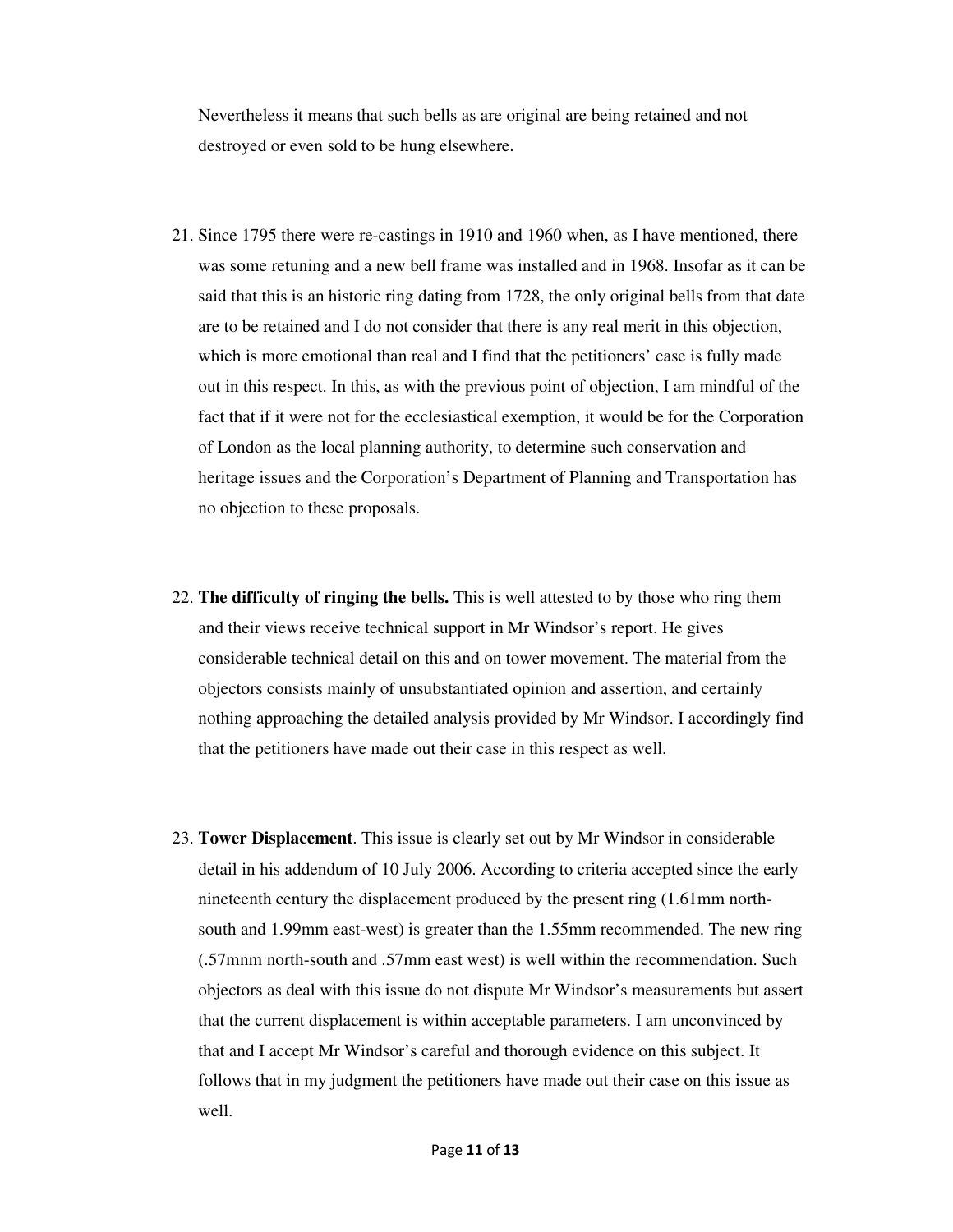- 24. On initial reading it appeared to me that this case was finely balanced and on several occasions I invited further evidence and submissions as the terms of the initial objections were vehement and led me to believe there was significant factual evidence, as opposed to the opinion of those believing themselves to have some expertise in the relevant areas, that undermined the evidence on behalf of the petitioners. However, truly informed expertise, without some ulterior interest or motive is not present amongst much of the objectors' material, all of which I have taken into account and read at least three times, as I have the very detailed and expert material submitted by the petitioners. As I have indicated, on all the points considered so far, the case is made out. I should just add that I am satisfied that if the Perth scheme comes to nothing and no purchaser can be found for the nine non-original bells then the case is made out for their metal being reused, as was accepted by Mr Hughes of the Whitechapel Bell Foundry when he was quoting for the work.
- 25. **The cost of the proposals cannot be justified or the money could be better spent elsewhere.** Initially this gave me considerable concern, given that things seemed so finely balanced. If these bells were adequate for their purpose could one justify spending so much money on their replacement? But even if that were part of a Chancellor's remit – and providing the expenditure would not be unlawful per se, I am not persuaded that it is – I have no power or jurisdiction to compel the private donor to spend his money in a way that I consider more appropriate. If for example, I were to refuse this petition on the basis that the donor's money would be better spent on providing a ring of bells at St Bride's Fleet Street whose bells have never been restored after war time bombing, as one objector has suggested, but the donor did not wish to and chose to spend his money on opening a night club instead: then St Bride's would not benefit and St Michael Cornhill would not acquire the bells to which, on all the preceding arguments, they are entitled. I therefore do not consider that this would amount to a reason for refusing to grant a faculty.